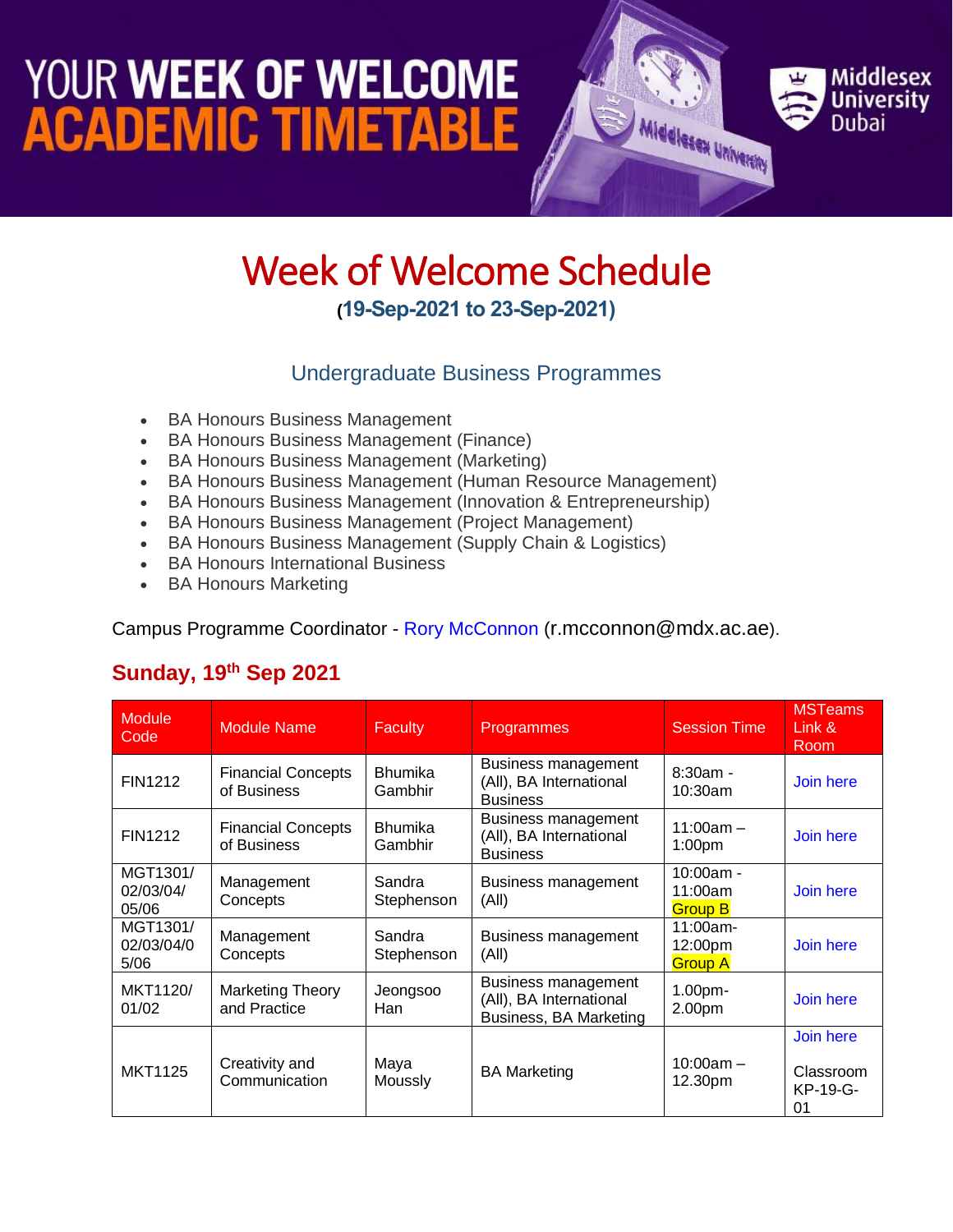# **YOUR WEEK OF WELCOME<br>ACADEMIC TIMETABLE**

#### **Monday, 20th Sep 2021**

| <b>Module</b><br>Code | <b>Module Name</b>                             | <b>Faculty</b>         | Programmes                                                                      | <b>Session Time</b>  | <b>MSTeams</b><br>Link &<br><b>Room</b> |
|-----------------------|------------------------------------------------|------------------------|---------------------------------------------------------------------------------|----------------------|-----------------------------------------|
| <b>MKT1120</b>        | <b>Marketing Theory</b><br>and Practice        | Matthew<br>Brown       | <b>Business management</b><br>(All), BA International<br>Business, BA Marketing | $3.00pm -$<br>4.00pm | Join here                               |
| MSO1740               | Quantitative<br>Methods for<br><b>Business</b> | Sudipa<br>Majumdar     | Business management<br>(All)                                                    | $4.00pm -$<br>5.00pm | Join here                               |
| MSO1740               | Quantitative<br>Methods for<br><b>Business</b> | Murat<br><b>Ozturk</b> | Business management<br>(A  )                                                    | $1:30pm -$<br>2.30pm | Join here                               |

**Middlesex** 

**University**<br>Dubai

Middlesex University

#### **Tuesday, 21st September 2021**

| <b>Module</b><br>Code | <b>Module Name</b>                             | <b>Faculty</b>          | Programmes                                                                      | <b>Session Time</b>               | <b>MSTeams</b><br>Link $\&$<br><b>Room</b> |
|-----------------------|------------------------------------------------|-------------------------|---------------------------------------------------------------------------------|-----------------------------------|--------------------------------------------|
| <b>FIN1212</b>        | <b>Financial Concepts</b><br>of Business       | Aparna<br>Bhansali      | Business management<br>(All), BA International<br><b>Business</b>               | $8:30am -$<br>10:30am             | Join here                                  |
| <b>MSO1741</b>        | Quantitative<br>Methods for<br><b>Business</b> | Supriya<br>Kaitheri     | <b>BA</b> International<br><b>Business</b>                                      | $3.00pm -$<br>4.00 pm             | Join here                                  |
| <b>MKT1121</b>        | <b>Marketing Theory</b><br>and Practice        | Matthew<br><b>Brown</b> | <b>Business management</b><br>(All), BA International<br>Business, BA Marketing | $1:00$ pm -<br>2:00 <sub>pm</sub> | Join here                                  |

#### **Wednesday, 22nd September 2021**

| <b>Module</b><br>Code | <b>Module Name</b>           | <b>Faculty</b> | <b>Programmes</b>   | <b>Session Time</b>  | <b>MSTeams</b><br>Link &<br>Room     |
|-----------------------|------------------------------|----------------|---------------------|----------------------|--------------------------------------|
| <b>MKT1124</b>        | Consumer<br><b>Behaviour</b> | Vijay Pujari   | <b>BA Marketing</b> | 8.30 AM -<br>10.00am | Join here<br>Classroom<br>KP-17-3-03 |